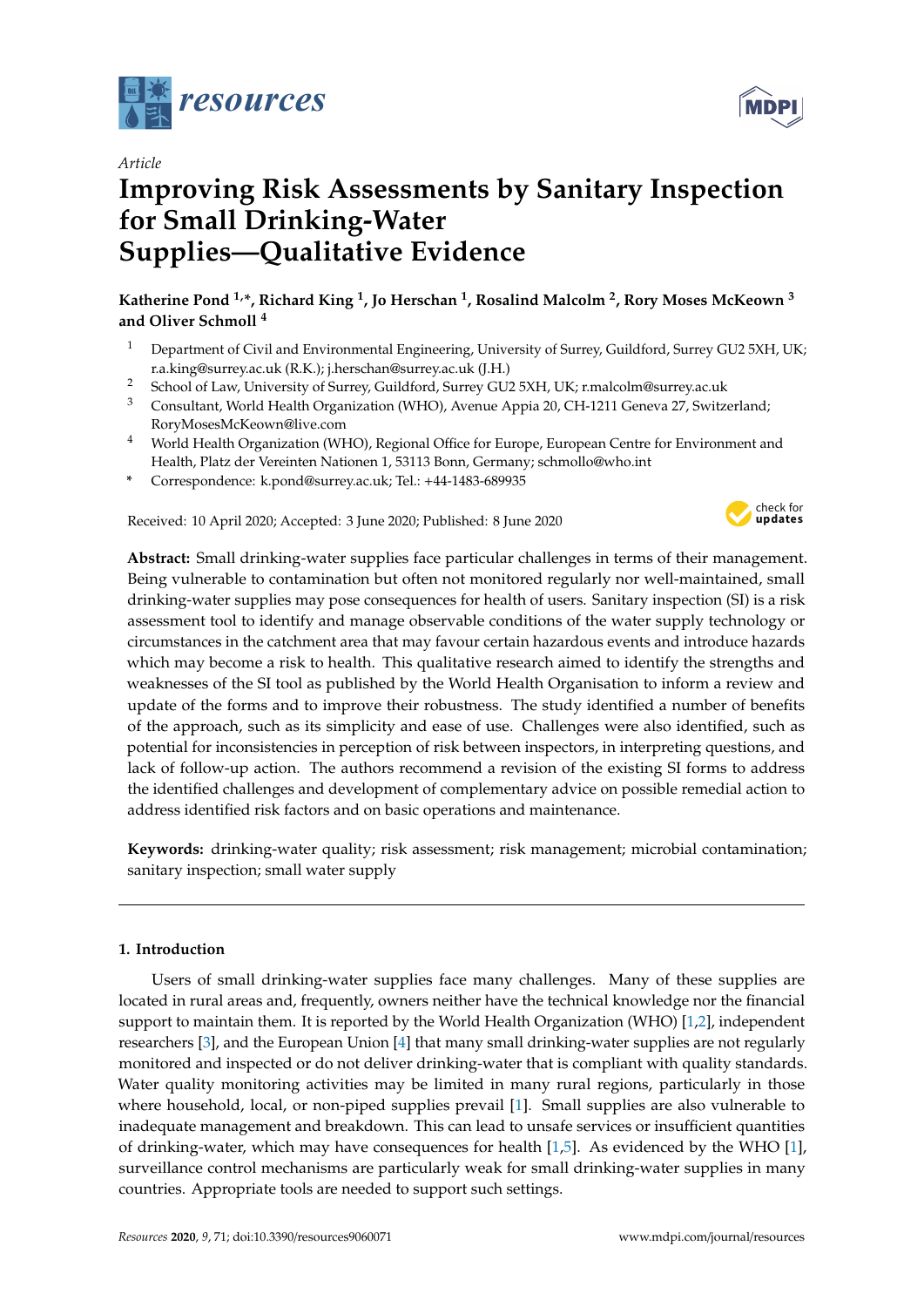Risk-based drinking-water quality surveillance is a fundamental activity for the protection of public health [\[6\]](#page-13-5). Hazards (something which is capable of causing harm) and risks (the likelihood that that harm will occur) to health can be identified throughout the supply chain of the water from points of abstraction to final consumption, using a risk assessment and management approach, as advocated by the WHO [\[7\]](#page-13-6). Techniques are then used to decide the level of risk and what level of risk is acceptable [\[8,](#page-13-7)[9\]](#page-13-8). Risk assessment considers the adequacy of controls in place to prevent contamination of water supplies which may be engineered (e.g., water treatment) or non-engineered measures (e.g., catchment protection, hygiene protocols for repair works on the water distribution).

One of the advantages of robust risk assessments is that they can identify critical risks to water supply in a specific setting and thereby complement water quality monitoring as required by standard-setting approaches [\[10\]](#page-13-9). Although risk assessment and management, as an integral part of the WHO-recommended water safety plan (WSP) approach, is suitable for both small and large drinking-water supplies, sanitary inspections (SIs) provide a simple method suitable for small drinking-water supply. The approach supports the identification and management of observable conditions or circumstances that may favour certain hazardous events and introduce hazards which may become a risk to health [\[7\]](#page-13-6). Published studies show that SIs have a number of additional applications, such as a surveillance tool [\[11,](#page-13-10)[12\]](#page-13-11), for operational purposes [\[13,](#page-13-12)[14\]](#page-13-13), as a component of a WSP [\[15\]](#page-13-14), in research [\[16–](#page-13-15)[26\]](#page-14-0), and in outbreak investigation [\[27](#page-14-1)[,28\]](#page-14-2).

Enforcing standards through compliance-based approaches and undertaking risk assessments in line with recommendations of WHO Guidelines for Drinking-Water Quality [\[7\]](#page-13-6) are complementary. Both approaches have benefits: standard setting ensures a uniform approach to achieving safe drinking water. A risk-based approach is site specific and holistic by addressing the whole operation, identifying hazards, and making judgments about the likelihood of the risk occurring and its potential severity. Through this process of systematic risk assessment and prioritization, the most significant hazards within the water supply may be identified and managed as the priority.

Risk assessment can vary in complexity reflecting the nature and size of the undertaking. It requires those managing small supplies to think about the likelihood of a hazardous event happening and take steps to avoid hazardous outcomes. This risk assessment process guides decisions where it is best to spend limited resources to get the best health return on investment, which is particularly important for resource-limited small supplies.

SIs were designed to allow persons with limited technical knowledge to use them with basic training. This has the additional benefit of empowering those who may not have technical expertise to engage in water management [\[29\]](#page-14-3). Where a standard form is used, SIs can also be used by technically trained people to support surveillance, at low cost, relying on observations rather than costly laboratory testing [\[16\]](#page-13-15).

During the risk assessment process, difficulties may arise where uncertainties around the detail or level of risk exist, and it is difficult to evaluate the likelihood of it arising [\[30](#page-14-4)[,31\]](#page-14-5). In order to make risk assessments as robust as possible, key questions that may need addressing are, how good should the information be on which the assessment is based? How should risks be prioritised and controlled? Should risk only be evaluated by experts or should lay opinion be permitted? How should the perception of risk be incorporated?

Sustainable Development Goal 6, target 6.1, seeks to secure safe and affordable drinking water for all. Therefore, a focus on the management of small supplies, which experience significant challenges, must be maintained to reach this goal and is the emphasis of this paper. SIs have been used since 1997 and with the revision of the WHO Guidelines for Drinking-Water Quality, volume 3, Surveillance and Control of Community Supplies [\[32\]](#page-14-6) underway it is timely to review the strengths and weaknesses of the forms. This is required in order to inform a review and update those forms to maximize their potential and ensure the approach is as robust as possible to protect public health, to provide greater alignment with the WSP approach, to ensure appropriate technology options are available, and to provide best practice technical and management advice.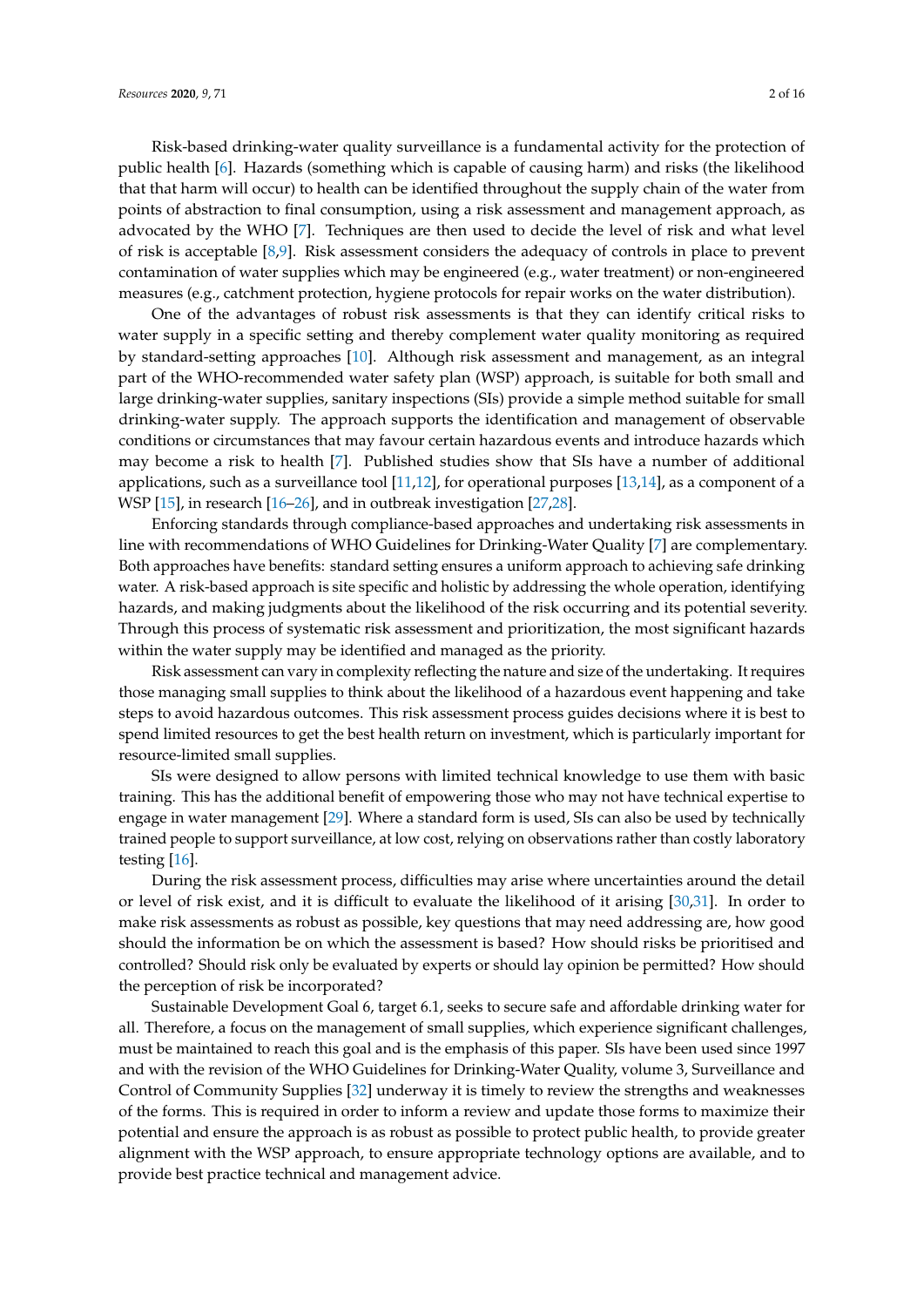# **2. Materials and Methods**

Twenty-six water professionals from 19 countries of varying socio-economic status were identified and invited to participate in a semi-structured interview to identify the benefits and challenges associated with SI implementation. The professionals came from a mixture of government departments, nongovernmental organisations (NGOs), private consultants, and academia and were selected for their field experience of using SIs themselves or in the context of capacity building.

Semi-structured interviews were chosen as the method to employ as it allows a discussion between researcher and participant, guided by a flexible interview protocol and supplemented by follow-up questions, queries, and comments [\[33\]](#page-14-7). Open-ended data was collected, to explore participant thoughts, experiences and beliefs about SIs. The interview protocol was developed following a review of published and grey literature relating to experiences using SIs, the adaptation of the SI forms from volume 3 of the WHO Guidelines for Drinking-Water Quality and the use of SIs as part of WSPs. From that review and discussion amongst the research team 11 broad questions were identified to form the frame of the interviews. No distinction was made between small and large drinking-water supplies in the questions; however, responses were primarily related to small drinking-water supplies, which is the focus of this paper.

All interviewees who were approached agreed to participate. Interviewees were sent a copy of the SI forms published by the WHO [\[32\]](#page-14-6). Written consent to participate and have the interview audio recorded was obtained prior to the interview. Interviews were conducted by a researcher over the telephone within six weeks of agreement to participate. All interviews were recorded and transcribed. As described by Braun and Clarke [\[34\]](#page-14-8), themes were identified from the interviews during a review of the transcripts. These were application; use, ease of use; applicability in different settings; wider application in risk management; follow up action and continuous review; level of knowledge required to complete the SI; interpretation of questions; weighting of risks; adaptability of forms; and completeness of evaluation.

Responses were anonymised by the interviewer so that the data analysts were not biased by knowledge of the interviewee's background.

The transcripts were analysed by two independent researchers who categorised the responses into the identified themes. Key quotations from each respondent were selected to illustrate the themes and are presented with the sector they were from at the time of interview given in parenthesis. This form of thematic analysis was selected as it helps to compare responses when respondents have different understandings of the same issue [\[34\]](#page-14-8). The project was given a favourable ethical opinion by the University of Surrey Research Ethics Committee.

# **3. Results**

#### *3.1. Application*

The geographical spread of use of the SI forms by respondents spanned a range of low-, middle-, and high-income countries (Table [1.](#page-3-0))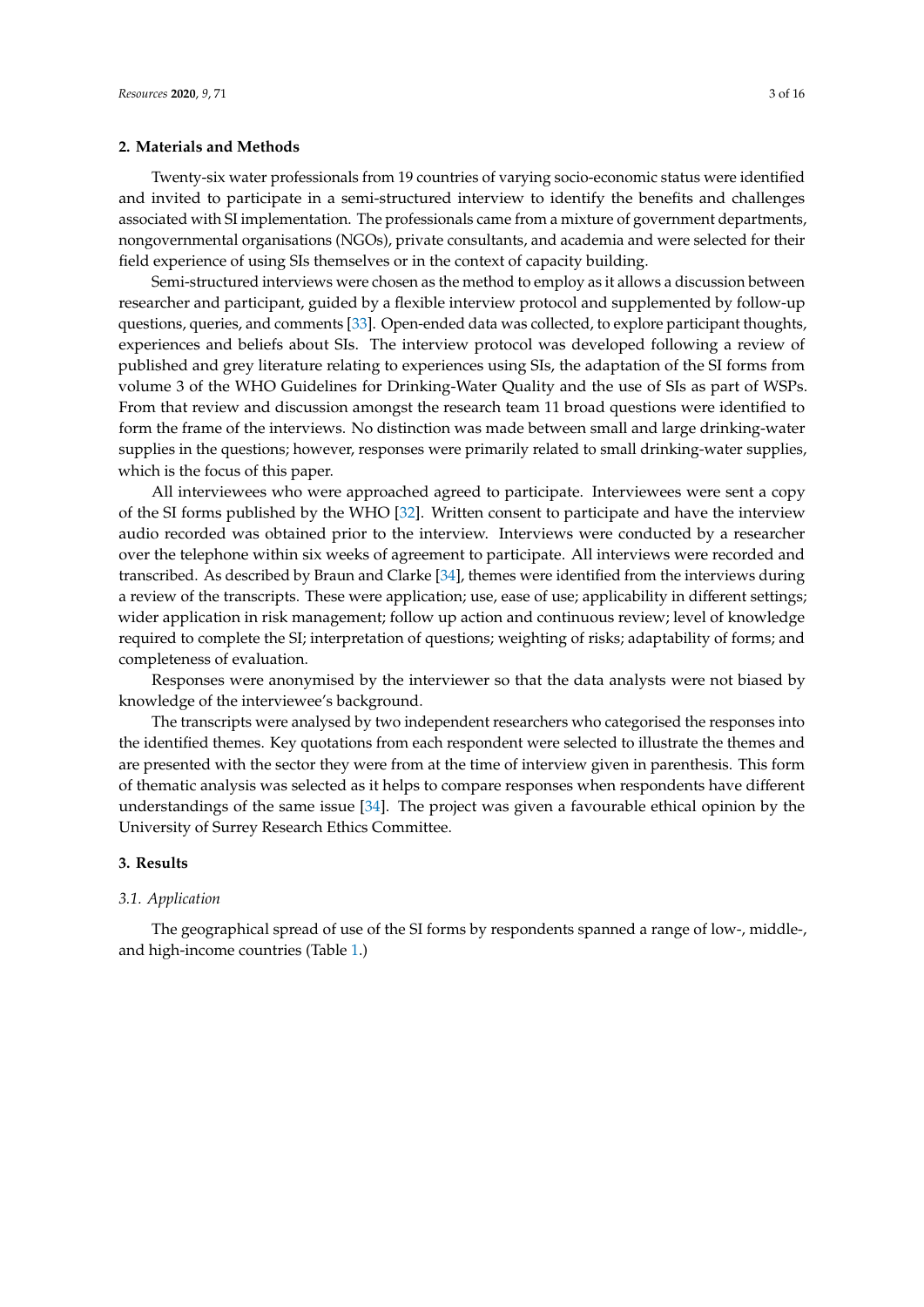| Continent   | <b>Country and Number of Participants</b>                                                                                                                                                                                                        |  |
|-------------|--------------------------------------------------------------------------------------------------------------------------------------------------------------------------------------------------------------------------------------------------|--|
| Africa      | Angola (1), Ethiopia (1), Kenya (2), Malawi (1), Mozambique (1), Nigeria (1), Sierra<br>Leone (1), Uganda (4), Zambia (1), Zimbabwe (2), East Africa general (1)                                                                                 |  |
| Americas    | Canada (1), Colombia (1), Ecuador (1), Nicaragua (1), Peru (1), Central America general<br>(1), Latin America general (1)                                                                                                                        |  |
| Asia        | Bangladesh (4), Bhutan (1), China (1), India (1), Kyrgyzstan (1), Maldives (1), Myanmar<br>(1), Nepal (4), Pakistan (1), Sri Lanka (1), Tajikistan (1), Thailand (1), South Asia general<br>(2), Central Asia general (1), East Asia general (1) |  |
| Australasia | Australia (3), New Zealand (1)                                                                                                                                                                                                                   |  |
| Europe      | Belarus (1), Georgia (1), Ireland (1), Serbia (1), Spain (1), Ukraine (2), United<br>Kingdom (2)                                                                                                                                                 |  |

<span id="page-3-0"></span>**Table 1.** Geographical spread of use of sanitary inspection forms and number of participants shown in parentheses.

# *3.2. Use*

<span id="page-3-1"></span>Table [2](#page-3-1) shows the variety of uses that SIs have been used for, as identified by interviewees.

| Purpose that Sanitary Inspection Form Was Used for                                | <b>Number of Participants Responding</b> |
|-----------------------------------------------------------------------------------|------------------------------------------|
| Systematic identification of risks and control measures to<br>water supplies      | 26                                       |
| Planned and unplanned surveillance                                                | 6                                        |
| Regulatory aspects                                                                | 4                                        |
| Water supply management/assessment of supplies                                    | $\overline{4}$                           |
| Project work                                                                      | $\overline{4}$                           |
| Prior to WSP activity/integration activity                                        | 3                                        |
| Engagement and empowerment of those involved in<br>water management               | 2                                        |
| Pilot trials                                                                      | $\overline{2}$                           |
| Capacity building                                                                 | 2                                        |
| Research                                                                          | $\mathcal{P}$                            |
| Increasing awareness and understanding                                            | $\overline{2}$                           |
| Outbreak investigation/emergency water, sanitation and<br>hygiene (WASH) services | 2                                        |

**Table 2.** Context of use of sanitary inspections by interviewees.

All respondents identified the use of SI forms as beneficial. They were recognised as providing a practical and structured way to assess likely hazards to a water supply by identifying conditions that may trigger contamination. Interviewees identified the systematic approach of SI forms as a method to highlight and overcome hazards which may have previously been overlooked or discounted ('Familiarity makes many people not realise the risks that are staring them in the face until they go through a structured assessment' (government)) and rated them are useful as they 'indicate the point of contamination entry and risk factors' (government) and 'help the community to identify intervention control measures that are required to stop contamination' (government).

The forms were also noted as useful in helping to broaden understanding of the water supply by the users and managers of the supply and to assist with the systematic prioritisation of hazards and remedial action, especially when a large number of hazards are identified and water quality is also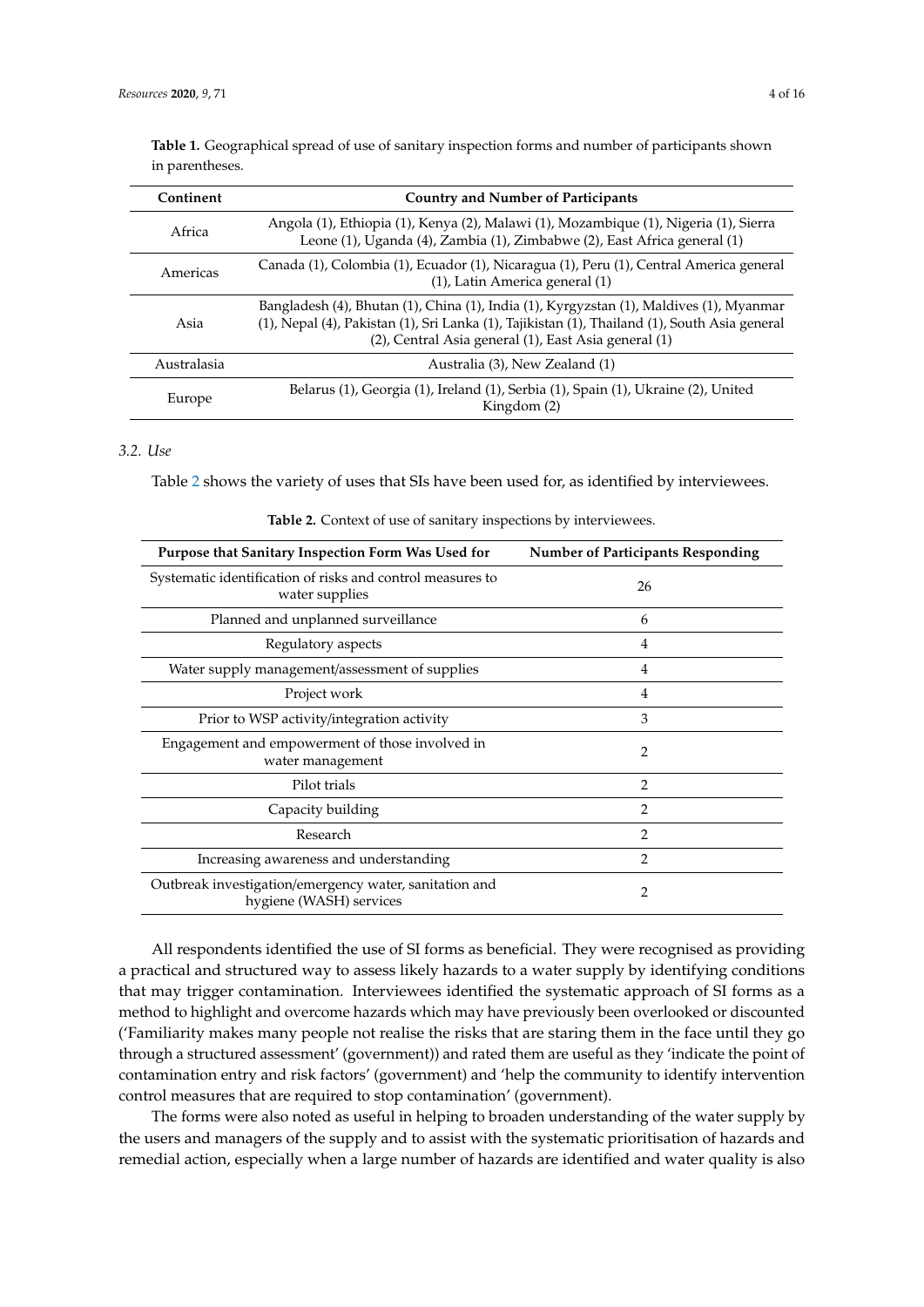monitored. One respondent noted, 'When SI forms are used in combination with water quality tests, a good insight into the problem may be gained' (government).

Others discussed the use of SIs to compare results spatially—'If similar forms are used it is possible to get comparable results across a region allowing prioritisation of action if certain risk factors keep arising' (government)—and temporally—' SIs can be highly supportive in providing a systematic approach to understanding the status and trends (of substantial numbers of individual systems) and to assist in identifying means for improvement' (academia). A key strength of SIs is the proactive nature of the exercise: '[They] provide information on the precursors to risks which may result in actual risks occurring' (government).

Using SIs as a tool to engage and empower those involved in water management is especially relevant in community-managed water supplies and was identified as being beneficial as community members can engage in water management and take action immediately to rectify issues. One interviewee noted that SI forms 'broaden the engagement of the local people with respect to water quality. They see how critical the water supply is when they see people paying attention to it' (WASH consultant).

One respondent highlighted the importance of the forms for use by government and ministerial departments as a means to stimulate remedial action: SI forms 'provide a tool that can generate comparable and valuable information in settings where that may not otherwise be possible'. The tool was 'fundamentally empowering to ministries' (academia).

One interviewee discussed a 'weakening of the role of environmental health officers in many locations as a result of the separation of the health sector from the environmental health sector' (academia). Due to this weakening in the sanitarian's role, the SI tool has also been undermined. This trend is being reversed in many countries, especially in urban areas with the advent of WSPs; however, it is still to be reversed in other settings.

SI forms have been used widely for research—in particular, to try and correlate SI scores with water quality [\[33](#page-14-7)[,35](#page-14-9)[,36\]](#page-14-10). However, as expressed by interviewees, this is not what the SI forms were originally intended for and there is inconclusive evidence whether SI forms can reliably predict presence of faecal indicator bacteria [\[37\]](#page-14-11). Both positive and negative aspects of this relationship were discussed. On the one hand, interviewees identified SI forms as a fast and easy method compared to water quality testing, as long as there is an awareness of the need to ensure the forms are not a substitute for water quality monitoring. Others raised concerns that false interpretation of water quality data is a risk, but the forms can enable more insight from the testing and helps appropriate interpretation of data, or as an interviewee noted, 'SI can serve as an entry point to get more value from faecal indicator bacteria testing and to enable its effective interpretation' (academia). Additionally, one interviewee noted in many ways SI forms are more useful than water quality testing—'In some countries we have not been able to do water quality testing for many years testing is ad-hoc. SI forms bring the potential for local engagement and local capacity, like a WSP' (WASH consultant).

The potential for SI forms to be used as a tool during outbreak investigation to help identify causal factors was noted by one interviewee: 'There is potential for SI's to help us to understand the causal factors in the water system that led to a waterborne disease outbreak' (academia).

#### Application in WSP

All but seven respondents stated that they had used SI forms in some way alongside WSPs. Although SI forms do not assign risks or look at the effectiveness of control measures, they were noted by respondents as being the first step in a WSP in that they can help to identify hazards and hazardous events. Respondents noted that 'you cannot do a WSP without SI, it is a fundamental element' (water supply operator) and that 'they [SIs] have a natural home in the WSP sequence' (academia). Some respondents saw SI forms as embedded into the WSP framework although there was mixture of experience in using the two in conjunction. Some interviewees noted that although they themselves may not have used SI forms in the WSP process, the potential is there. Others noted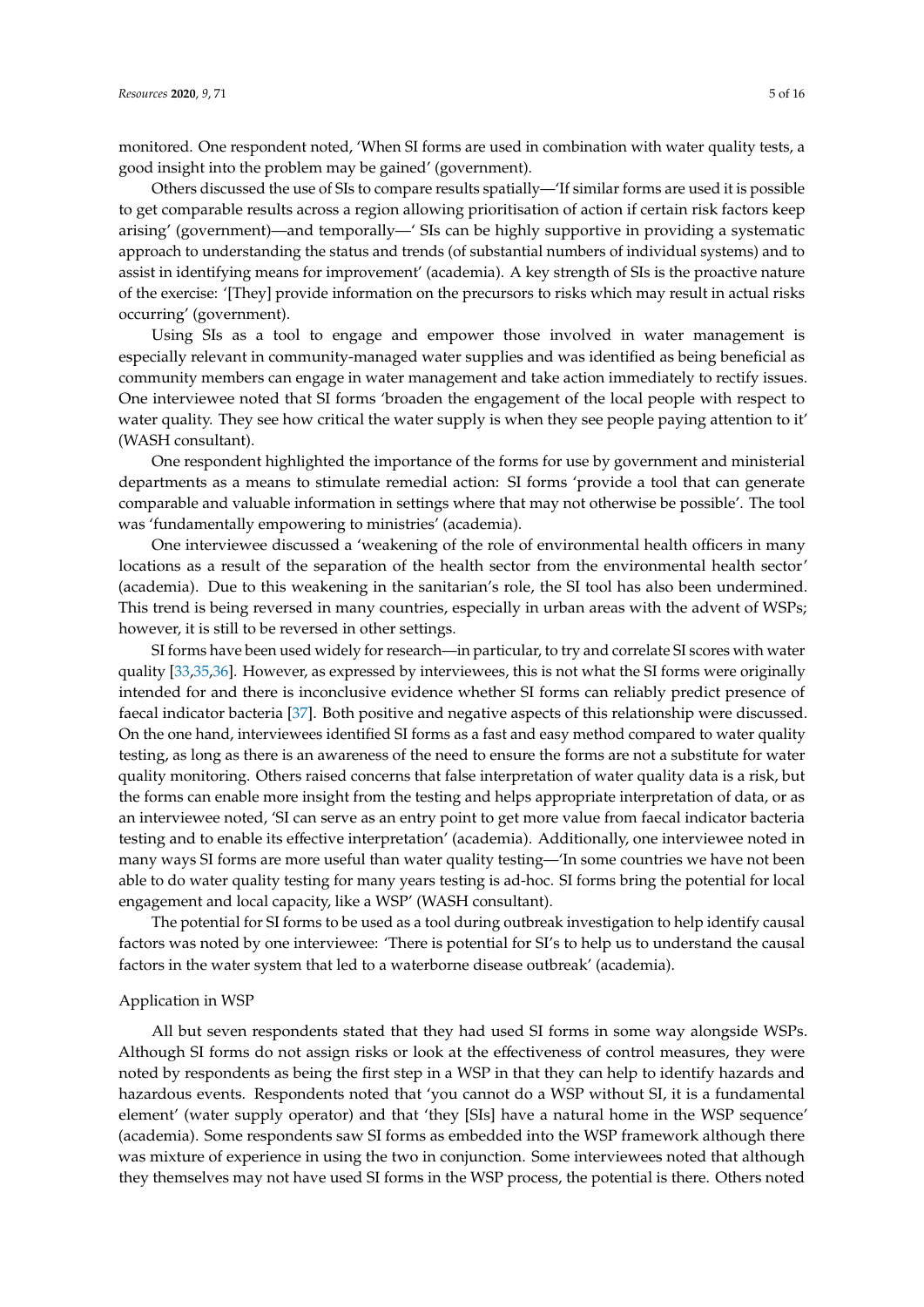that linking SI forms directly to the WSP was a challenge. In particular, clarification was needed on where the SI should sit within the WSP process.

In the past, many legal jurisdictions have tended to focus more on 'regulations to focus analytical results rather than system safety; that has undermined the credibility of SI forms' (academia). This is now changing though with the wider use of WSPs.

## *3.3. Ease of Use*

A fifth of respondents noted the simplicity and ease of use of the SI forms as being beneficial: 'Forms are simple and easy to use–very quick to give the potential user a good idea of the potential risk' (government).

The ease of use of the forms was noted to enable non-technical persons, to help identify intervention control measures, and take action promptly, which may stop further contamination of water supplies—SI forms make it 'possible to make changes rapidly' (WASH consultant).

The simplicity also helps to discuss issues with non-water specialists—the concept of SI forms helps to 'explain risks to water supply to non-water specialists' (NGO). In the context of surveillance, the simplicity was noted as being able to provide a quick overview of the situation, which can be beneficial to gain a comparable overview of the status of a region to allow for the prioritization of action. In this context, a respondent explained that 'when you have 300–400 systems, for practical reasons you will probably have to focus on the worst 10%. SI forms are useful for engineers and planners who are running programs' (academia).

Some respondents noted that the forms need to be adapted for people of low literacy or with no access to the internet. The forms are 'very powerful as a tool, especially if you can translate it into a pictorial form as an education tool to teach children the importance of looking after water supplies and the potential of how they might get sick from contamination of water supplies' (NGO).

Challenges regarding the simplicity of the forms were also noted by respondents. The reasons for this were because simplicity leads to certain observations being missed or omits links which are often complex, and with regards to interpretation. SI forms 'cannot possibly capture each hazard' (government).

Four respondents referred to issues surrounding the paper-based nature of the forms in the field and the potential to digitize forms to assist in data collection and analysis.

Other challenges identified include the perception of risk which varies between individuals largely depending on historical experience: 'Persuading people to accept that they have risks and overcoming the human reluctance to accept real risk is a challenge in itself. It may prove difficult to change the attitude of staff members who have performed monitoring in a certain way for much of their career' (government).

Respondents highlighted the complexities of environmental systems in general, specifically groundwater systems, with regards to accurate completion of the forms: 'When dealing with groundwater supplies, knowing how far to look for risks is difficult. In addition, many risks that present themselves are very much mediated by issues such as rainfall. It is important to understand the effects of rainfall; looking at a risk on its own will not necessarily give you the full answer' (government).

#### 3.3.1. Level of Knowledge Required to Complete the SI

Although a strength of the SI was noted as the ability to be conducted by operators with varying levels of knowledge, there are also concerns with regards to the baseline knowledge an inspector requires in order to be able to do the SI thoroughly and, most importantly, to understand why they are doing it. Our interviews highlighted that 'risk assessments in the form of SIs are a powerful tool that have brought huge benefits to the water community not only in terms of identifying risks to water supplies but also engaging and empowering communities in water management' as they engage users who may not possess the applicable tools to participate in water management. However, there is a level of concern surrounding the lack of training or baseline knowledge of people completing the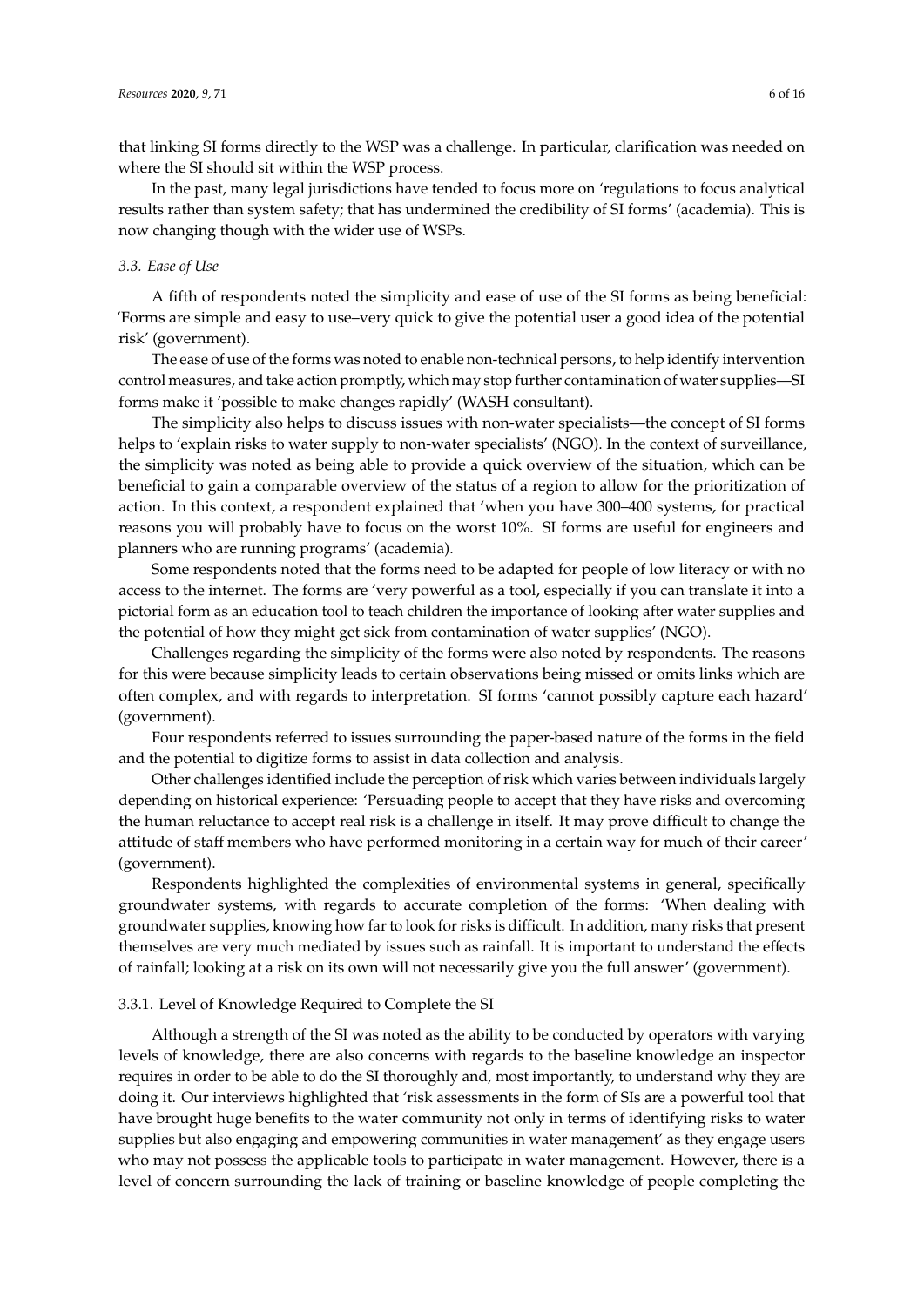forms. Three respondents discussed training in a positive light, one noting that 'the benefit of SI is that you can explain risks to water supply to non-water specialists—particularly in the absence of major analytical capacity, for example where there is no access to labs for regular or routine testing' (NGO). Three questioned the requirement for training with regards to needing skilled or trained personnel to manage a water supply, or a baseline training, which can be hard to access in a rural context and interpretation of the forms can be hard for lay people to interpret: 'SIs require knowledge' (NGO). If the relevance of the questions is not understood, then inspectors are unlikely to act upon improvements needed. As two respondents commented, 'Really, we need to understand the nature of the water resource from which the water is being drawn; people tend to focus on the question 'is there a latrine 10 m from the well?' Especially in urban areas, it is actually probably the density of the latrines which is more important' (NGO). 'It is challenging if an inspector could not think of the questions in the given supply context' (NGO).

As indicated by four respondents, SIs are rarely comprehensive and there is 'an intellectual tendency to want to try to catalogue every potential risk' (academia). Ensuring that the whole catchment is surveyed is also a challenge, especially 'in piped systems where the source may be some distance from the community. There is always the temptation for the operative not to do that long walk to actually look at everything, so there is a need for oversight and effective training in the conduct of SIs' (academia). However, as one respondent noted, SI forms can be a good starting point to 'trigger thinking' (WASH consultant) where there may be a lack of technical experience.

#### 3.3.2. Interpretation of Questions

As previously discussed, respondents explicitly noted challenges related to interpretation of the questions in conjunction with the potential for inconsistencies in perception of risk between inspectors. Such varying perception may be in relation to a fault, infrastructure component or hazardous event. For example, is drainage poor? Is water puddling? How big does the puddle have to be to call it water puddling? Cracks on concrete floor—what defines a crack? When is a crack a problem which allows pathogens or chemicals to enter (e.g., superficial versus deep crack)?

The flexibility and adaptability of the SI is interpreted as a strength, but it can lead to inaccuracy if the structure of the question is not thought through or piloted. In particular, 'there is a very strong tendency in the adaptation of WHO forms for people to introduce very subjective questions. It is extremely valuable to make questions as objective as possible both when the focus is on a specific system at hand and especially when one is trying to get an oversight in the case where the findings of one system are to be compared with the findings of other communities because different operators will interpret what they see in different ways—subjective objectivity' (academia).

Linguistic challenges, including challenges relating to confusion of meaning when translating forms from English, were noted by two interviewees. One noted, 'The phrasing of the questions is sometimes an issue for the target audience. For example, when is a 'yes' (in answering a SI question) a good or bad thing?' (government). 'It is difficult at a linguistic level that a "yes" will always be a risk. Sometimes, with the phrasing of the questions, you really have to think whether the answer is a "yes" or "no"' (government).

#### *3.4. Applicability in Di*ff*erent Settings*

SI forms have been produced for a range of water supply types as identified in the WHO Guidelines [\[10\]](#page-13-9). Respondents highlighted that the standard SI forms focus on technologies which are managed by communities and not on complex, utility-managed systems. Traditionally, SI forms were aimed at rural settings; however, some respondents noted the forms as increasingly being used in peri-urban and urban settings, too.

The interviewees raised the concern that SI forms presented in WHO Guidelines [\[32\]](#page-14-6) do not provide information on the functionality and level of performance of a system. Rather, the number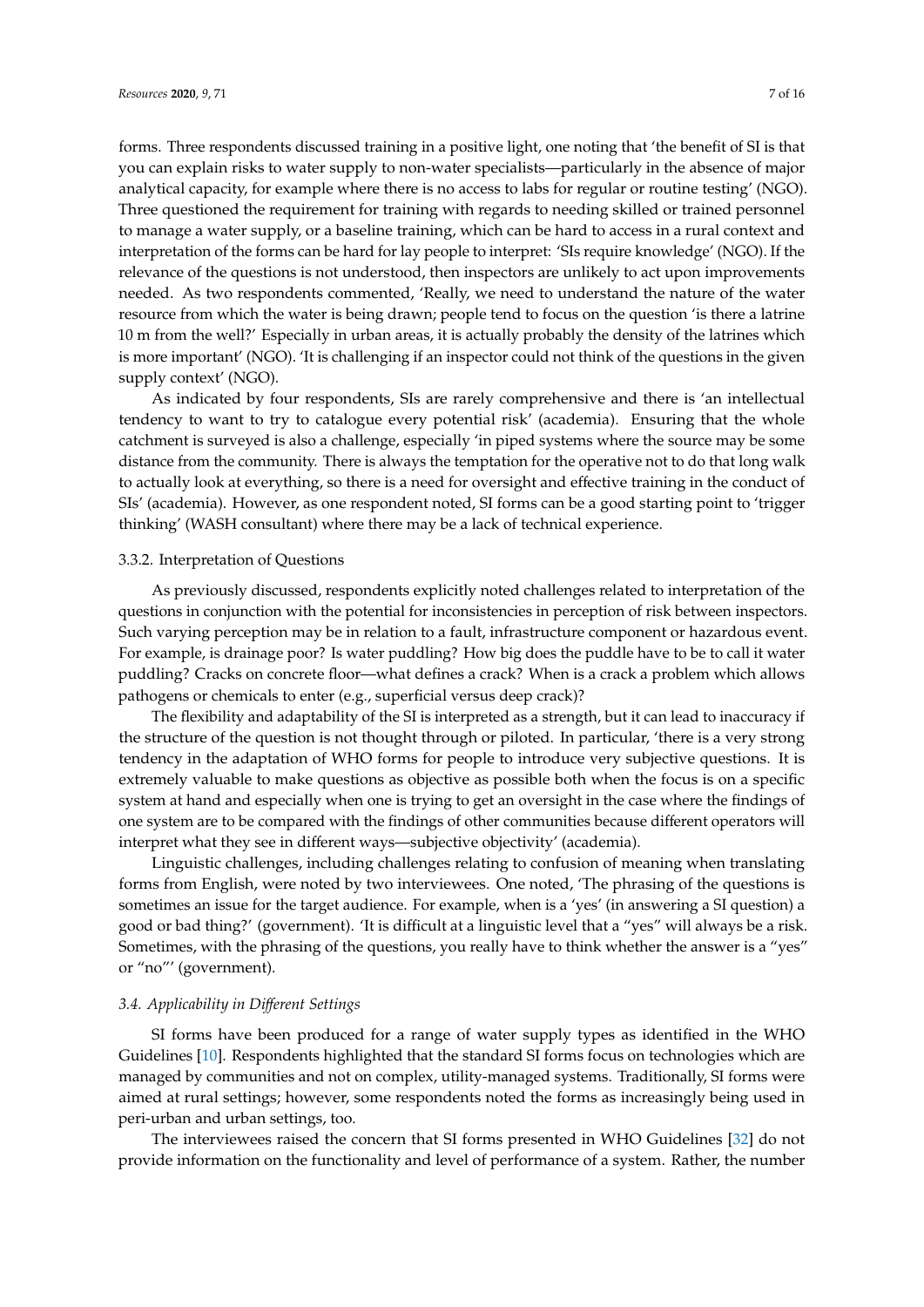of potential hazards and where they lie are identified with no indication of whether the system as a whole works well or not.

#### *3.5. Follow-Up Action and Continuous Review*

In order to take appropriate remedial action, accurate interpretation of results is essential. Six respondents noted challenges surrounding accuracy of interpretation of results.

Post-inspection remedial action was raised by three respondents. One noted that a benefit of the form is that it can be used to identify simple, remedial action but two interviewees raised the lack of follow-up action as a challenge. In particular, 'With regards to enforcement, reports are sometimes prepared and not acted upon. Risks are not always addressed in terms of management of supplies. This may be due to land ownership or access issues' (government). In order to address this, SI forms 'need to be embedded with recommendations for follow-up action, not just identify risks without mitigating them' (government).

Available capacity and commitment or logistics to carrying out SIs regularly was also raised as a concern. One respondent stated that although the SI forms can be used by governments to identify where resources need to be focused; due to resource limitations, remedial action is often directed towards urban areas, whereas the greatest added value of a SI would be in rural areas. Financial constraints limit how many people and frequently they can go into the field. The SI process is 'very much challenged by the limited mobility of teams and regularity of inspections' (WASH consultant). It is 'challenging to roll SI out as part of a water surveillance program and keep it going, and very difficult to do water quality testing in unison with SIs in developing countries' (WASH consultant). One respondent reported the converse—that the SI process is 'very suitable for rural or small communities where a high level of resources are not available and where the system is very simple' (government).

Continuous review of the SI process could also relate to a review of the format of the form itself. One respondent noted, 'Most countries are still photocopying pages from the old 1997 WHO Guidelines for SIs and using them verbatim even though technology has moved on and been adapted' (NGO).

#### *3.6. Weighting of Risks*

An area identified by four respondents was around the issue of weighting risks. As a result of the standard 'yes/no' method of risk scoring employed in volume 3 of the WHO Guidelines [\[32\]](#page-14-6), it is assumed that each risk has equal weighting and therefore an equal potential to cause contamination, which in practice may not be the case. There is 'no variation in weighting [which] gives us a problem with prioritizing the mitigation tasks, especially when several risks [are] identified' (government).

The question of standardization with regards to whether one risk has greater importance than others was noted by several respondents. One respondent commented that standardization of the interpretation of the results of SIs is important 'in order to be accepted by regulators or by national authorities' (NGO).

The use of SI forms as part of the WSP process was identified by a number of respondents as a method of overcoming this issue: 'SI assumes every risk has an equal value—WSP looks at every risk in isolation and assigns a high, medium or low risk' (NGO).

# *3.7. Adaptability of Forms*

The WHO Guidelines [\[7\]](#page-13-6) explicitly say that the SI forms should be adapted for local circumstances and evidence was provided for this by our respondents who had adapted the forms to take into account local conditions and context. One respondent said, 'The most important [adaptation] is wording due to cultural translation and specificity. When you pilot test the wording people want, it is often highly subjective and then you need to explore how to make it more objective' (academia).

Respondents indicated that the main reasons for adapting the forms were primarily to fit in with differing cultural contexts, i.e., translated to local language and reworded to ensure they are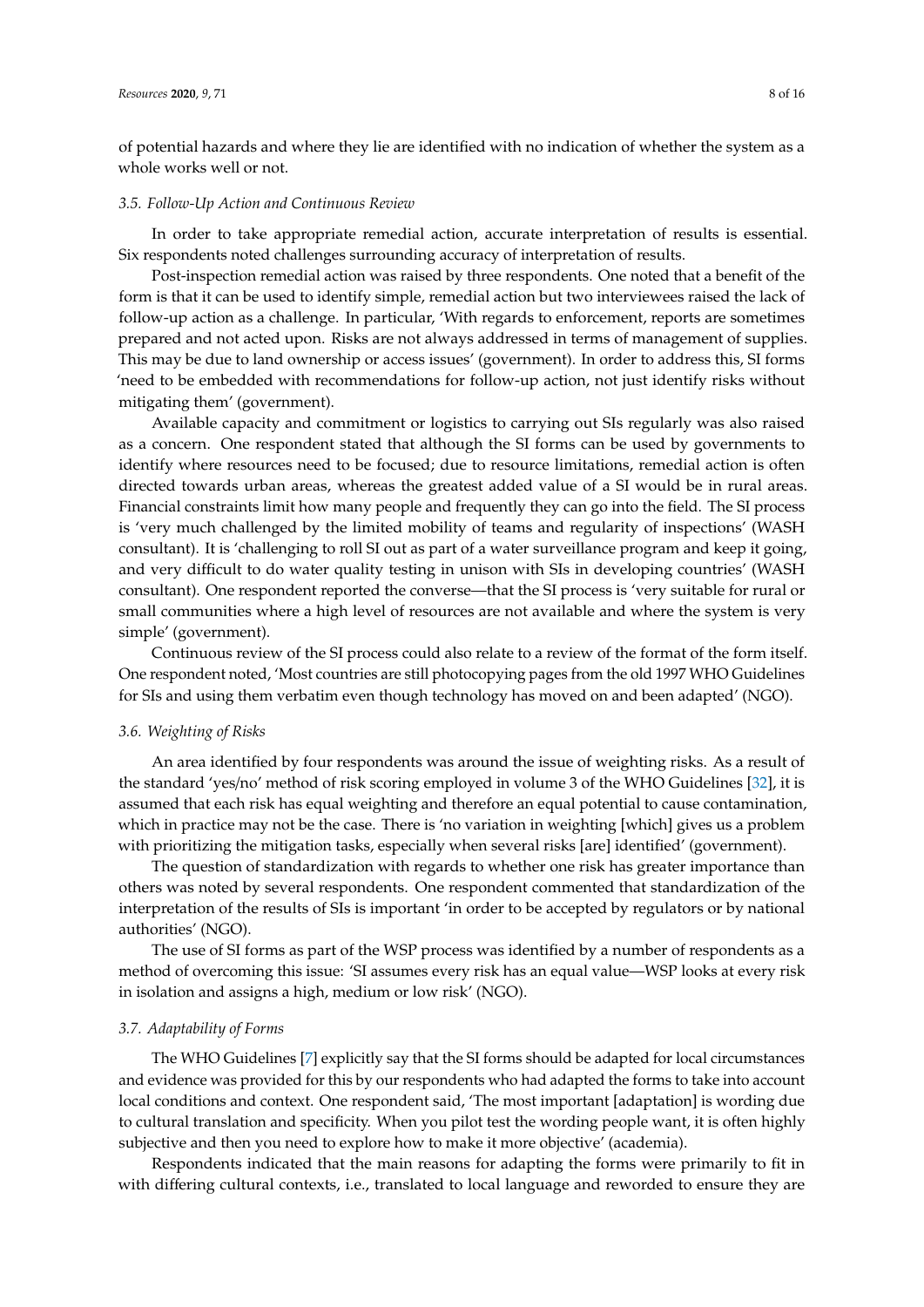still relevant to the setting or with the addition/removal of certain questions. Questions may need to be adapted quite significantly due to different structures and settings of small drinking-water supplies found in different countries. This was closely linked with the adaptation ability of the forms. Respondents noted the capacity for the forms to be adapted: 'Forms were adapted so further questions or suggestions could be proposed' (NGO). 'Questions have been added, for example about the facility and vicinity of risk factor' (government). Questions were removed as necessary: 'We used forms that were relevant (e.g., rainwater was not) and also added some forms that were not in volume 3 [of the WHO Guidelines], such as household storage and public tap' (government). In other cases, questions were added: 'We used a bigger set of in total 17–18 questions and phrased them a little more detailed again to be adapted to context' (government). 'Sometimes a question is eliminated or added. For example, where chlorination is not practiced, the question is removed. Sometimes a question is added for specific hazards' (academia). In other cases, the form was adapted into local language or pictures: 'It is overwhelmingly the outcome of the piloting to make the questions make sense in the local setting' (academia). Doing this not only led to greater success of the forms but also engaged a wider audience.

A benefit of the form noted is the consistency of approach, even if they have been adapted. One respondent noted that one of the challenges of adapting the forms is in ensuring that gaps are not created which may lead to risks being missed. Seven respondents discussed challenges around adaptation of forms including that forms 'cannot be everything to everyone' (NGO) and that the lack of standard forms 'can make comparisons difficult' (water supply operator).

#### *3.8. Completeness of Evaluation*

Interviewees were divided when asked whether they felt any potential risk factors had been omitted from the forms. While nearly half (44%) stated that the forms were complete, others suggested more emphasis on aspects such as risks around priming of tube wells; impact of storm water runoff, silt build up from construction work, land use and catchment changes, abandoned boreholes in which there are short circuits into groundwater, water quantity aspects as they may impact water quality, and management and maintenance of water supplies more in line with the WSP approach.

# **4. Discussion**

# *4.1. Application and Use*

Results show that SI forms are largely being utilized globally for the purpose in which they were intended, for example to provide a rapid means of identifying and assessing conditions and circumstances that may introduce risks to a water-supply system, including inadequacies and lack of integrity in the system that could lead to contamination [\[32\]](#page-14-6). The focus is primarily on small drinking-water supplies, in particular rural communities, as well as surveillance agencies that work with such communities. Our interviews confirmed that the scope of use of SI forms has expanded to urban and larger utility type contexts in some cases; however, literature supporting this is limited.

The current breadth of settings in which SI forms can be used is identified as a benefit of the forms; they can be applied along a water-supply chain from source to consumer in line with the WSP approach. Indeed, a more complex form of SI is useful in larger water supply settings as a part of the WSP process. Further considerations around how to optimize this broader application and whether this is appropriate may be required.

The positive responses surrounding the relationship between the use of SI forms and the WSP process is encouraging for the further integration of the two risk management strategies. Only in countries in which WSPs had not been rolled out at the time of the survey, respondents stated that SI forms had not been used in the WSP process. The use of SI forms in the hazard analysis stage was a promising indicator that WSPs are not being seen to replace SI forms but embed them as a practical tool to inform system assessment, as for example promoted by the WSP field guide of the WHO Regional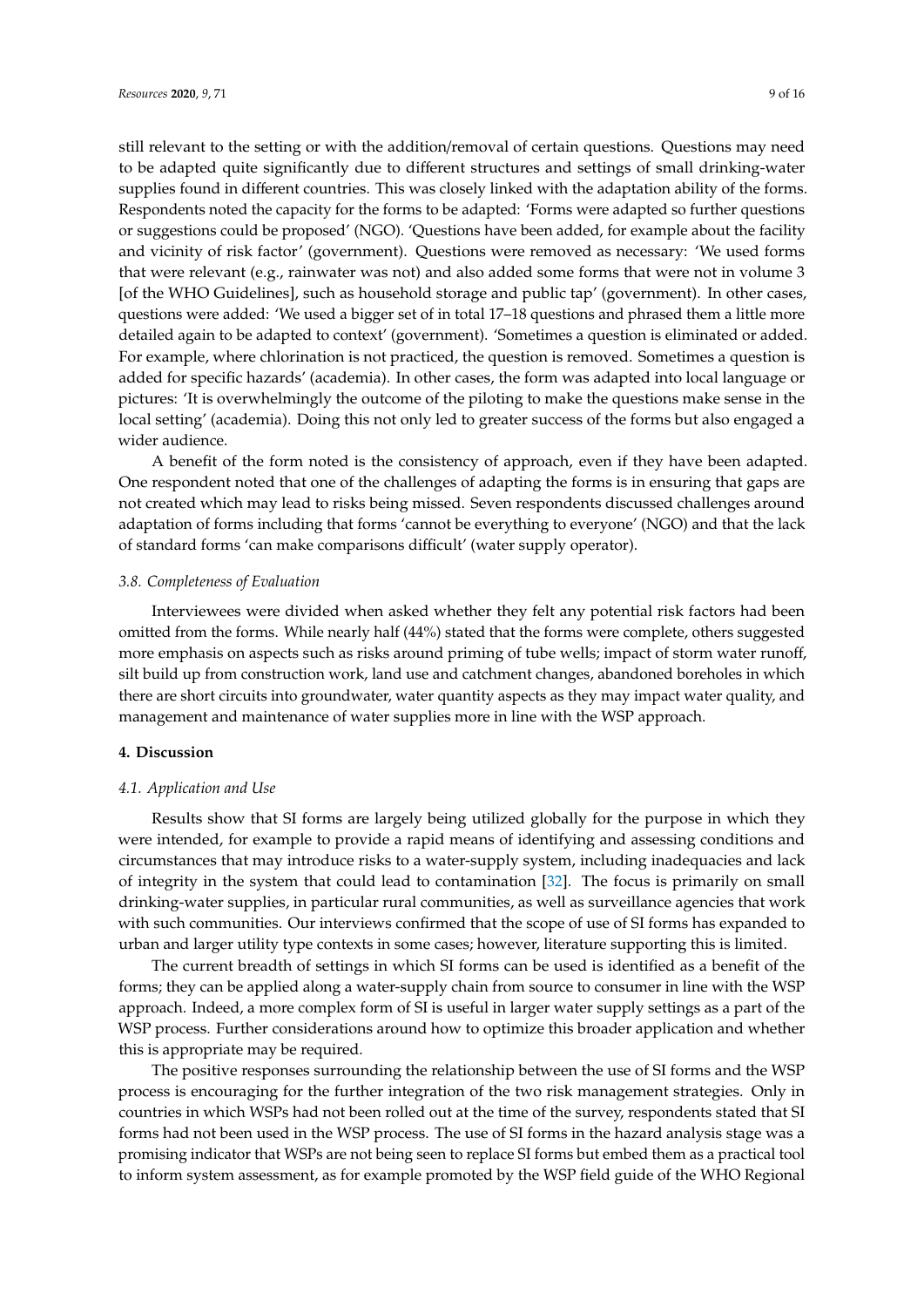Office for Europe [\[38\]](#page-14-12). This needs to be encouraged further and, as stated by a number of respondents, clearly documented and illustrated to better encourage and develop both SI and WSP practices in unison. The processes complement each other and should evolve to continue to do so. In certain settings with low capacity, SIs may be viewed as the first step on a risk assessment/management continuum and applied as a basic WSP in essence. As experience, capacity, and resources permit, water supply managers may be encouraged to incrementally move from SIs toward full WSPs, tailored to the local context, where SIs can continue to play an important WSP-supporting role for hazard identification and verification activities.

A number of interviewees identified 'missing risks' in the SI process to be around management, including hygiene management, and maintenance of the water supply. The WSP practice is more encompassing of behavioural and management practices of water safety than the traditional SI process. Further development and promotion of the relationships between SI forms and WSPs should assist in tackling the risks around management and maintenance of supplies.

## *4.2. Ease of Use*

There are clear strengths associated with the SI process, particularly as a quick and easy to use tool to identify observable conditions or circumstances that may favour certain hazardous events to happen, introducing hazards which may become a risk to health and require control measures to prevent water quality contamination. For almost each strength identified by an interviewee, a corresponding challenge was noted. For example, while the simplicity of SI forms eases their use, the associated challenge is to ensure risk factors are not oversimplified. This interlinking of benefits and challenges indicates that a certain level of technical expertise is required at some point during the inspection and assessment process; whether that is in the adaption of a regional or national form, the interpretation of questions in the forms, or in the analysis of inspection findings.

Risk management approaches are deemed to be a proactive method of managing water supplies. To ensure this, however, the people carrying out the assessment of the water supply and interpreting the findings must be knowledgeable of the local supply context and of what conditions are presented to them on-site and not limit their attention to the questions on the SI form.

Furthermore, the undertaking of an SI by an operative with little or no experience could actually be counterproductive toward ensuring drinking-water safety. There is clearly a need for supporting information to be attached to the questions to provide knowledge as the relevance of the questions. These concerns imply there is a need for effective training in the conduct of SIs and comprehensive explanatory notes to accompany the inspection form. The WHO Guidelines [\[7\]](#page-13-6) suggest that community members/supply operators learn how to conduct the inspection independently where official visits by the surveillance officer are infrequent. This places great emphasis not only on the importance of objective questions phrased in a simple and robust way but also on the importance of the scientific validity of each question and a minimum level of technical knowledge needed by the inspectors in order to draw valid conclusions from the inspection result and define appropriate improvement interventions.

A key objective of risk assessment is to improve management and operation of water supplies, including the protection of its source. However, this is not the only benefit. Due to the diverse ways in which the findings of SI forms can be utilized, they may be considered not only within the context of a single supply, but also within the context of understanding the broader situation in an area, such as the identification of recurrent failures, inappropriate practices (i.e., in design, construction, operation, maintenance) and the assessment of system level responses to these failures. That knowledge can be used to inform wider improvement programming. Clarity of the settings in which the forms intended purpose is essential, as are associated guidance, training and explanatory documents.

# *4.3. Improved Use of Technology in the Digital Age*

Respondents raised the issue of the use of technology in the data collection and form filling process. Although this is common in many locations now, it is acknowledged that such technology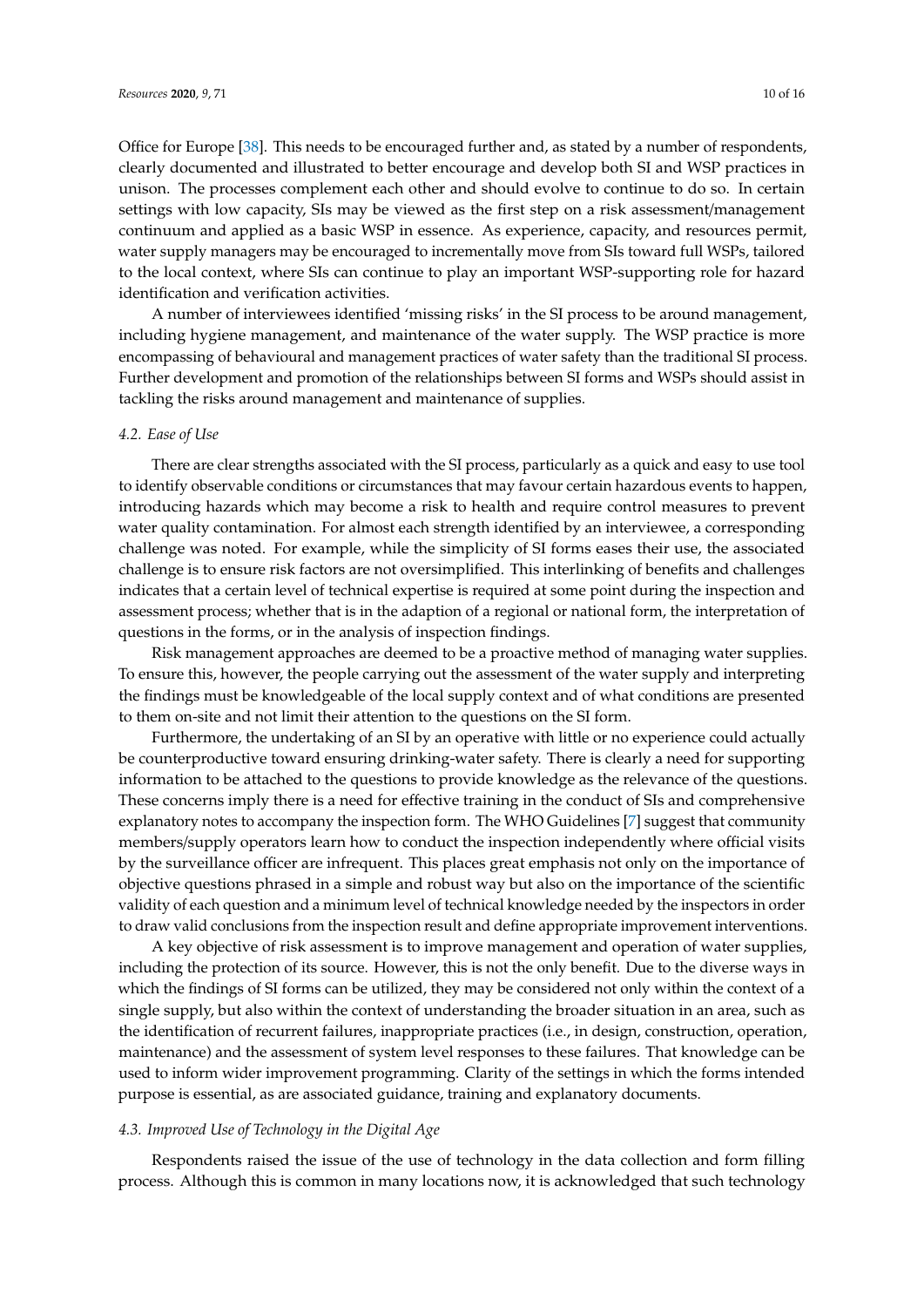is not always available. Especially in remote, rural locations, additional human and financial focus is required to achieve this. Benefits of using technology were noted by interviewees as reducing the risk of forms being left on the shelf, improving the data processing reliability, especially in times of inclement weather, to ensure questions are not missed and to improve the chances of follow up surveys and action. The use of technology also provides an efficient means to review SI outcomes and an easier way to identify trends over time and prioritize both site-specific action and interventions in rural water supply as part of broader improvement programming. The use of technology has been found to increase the speed of reporting and data quality [\[39\]](#page-14-13). Further, the use of mobile application platforms provides greater flexibility and scope for local/regional adaptation of the SI forms than hard copy paper versions (e.g., through the use of question logic flow, where a 'yes' answer can prompt additional more detailed questions which may support determination of the level of risk). Mobile phones have been identified as assisting with improving the quality and consistency of surveillance data [\[40\]](#page-14-14). It is important to note that any technology used must be applicable, appropriate and sustainable for the individual setting.

# *4.4. Adaptability of Forms*

Evidence from interviews and supported by published literature show that in most cases SI forms are adapted from WHO [\[32\]](#page-14-6) but many different formats of SI forms are in circulation which take into account factors such as the knowledge base of intended users; the use of SIs as part of WSPs; and the differing contexts in which the inspections were undertaken [\[15,](#page-13-14)[17\]](#page-13-16).

# *4.5. Completeness of Evaluation*

One area missing from the SI forms identified was to do with the functionality of a water supply. This may have an influence on water quality, as well as quantitative service indicators, such as coverage, cost, continuity, and quantity—all of which should be taken into account when assessing a supply. Deficiencies in any of these service indicators may lead to consumers using drinking water from unimproved supplies or undertaking unhygienic storage procedures at a household level.

When a trend in failures within water supplies is noticed, the SI form provides a tool which allows the operative to work out the cause and how to address it [\[11](#page-13-10)[,12,](#page-13-11)[41,](#page-14-15)[42\]](#page-14-16). This allows the identification and prioritization of supplies within a geographical area, which in turn may be used to allow water supply managers and surveillance agencies to prioritize remedial measures within their programs. It may also direct management attention to the most problematic issues in a given supply or region. Prioritization of risk and therefore remedial actions to be taken is identified as a strength of the SI tool.

#### *4.6. Interpretation of Questions*

There were several discussions with respondents around the issue of subjectivity throughout the interviews. In answering the SI questions, inspectors may apply different interpretations of the questions and thus the answers may be prone to subjectivity. This suggests there is strong argument to revise the questions and provide support materials for each SI question to ensure consistency in interpretation and reduce misinterpretation and subjectivity, in particular for circumstances where local expertise is not easily available of insufficient. Uncertainties related to the interpretation of questions may result in the operative who performs the SI, making (informed or uninformed) assumptions, which in turn may lead to inaccurate reporting of faults. This is particularly pertinent when the operative does not have the knowledge base to apply any interpretation to the questions or the perception of risk which may occur from a fault, infrastructure component or hazardous event.

Additionally, respondents raised concerns around complexities of supplies, for example, groundwater supplies and the various proximal and distant influences on these supplies which must be considered. For example, the risk associated with a latrine being located a certain distance from a supply varies depending on the local geology and hydrogeology. Even if forms are adapted on a regional or national level, it is difficult to take account of these localized variations, which may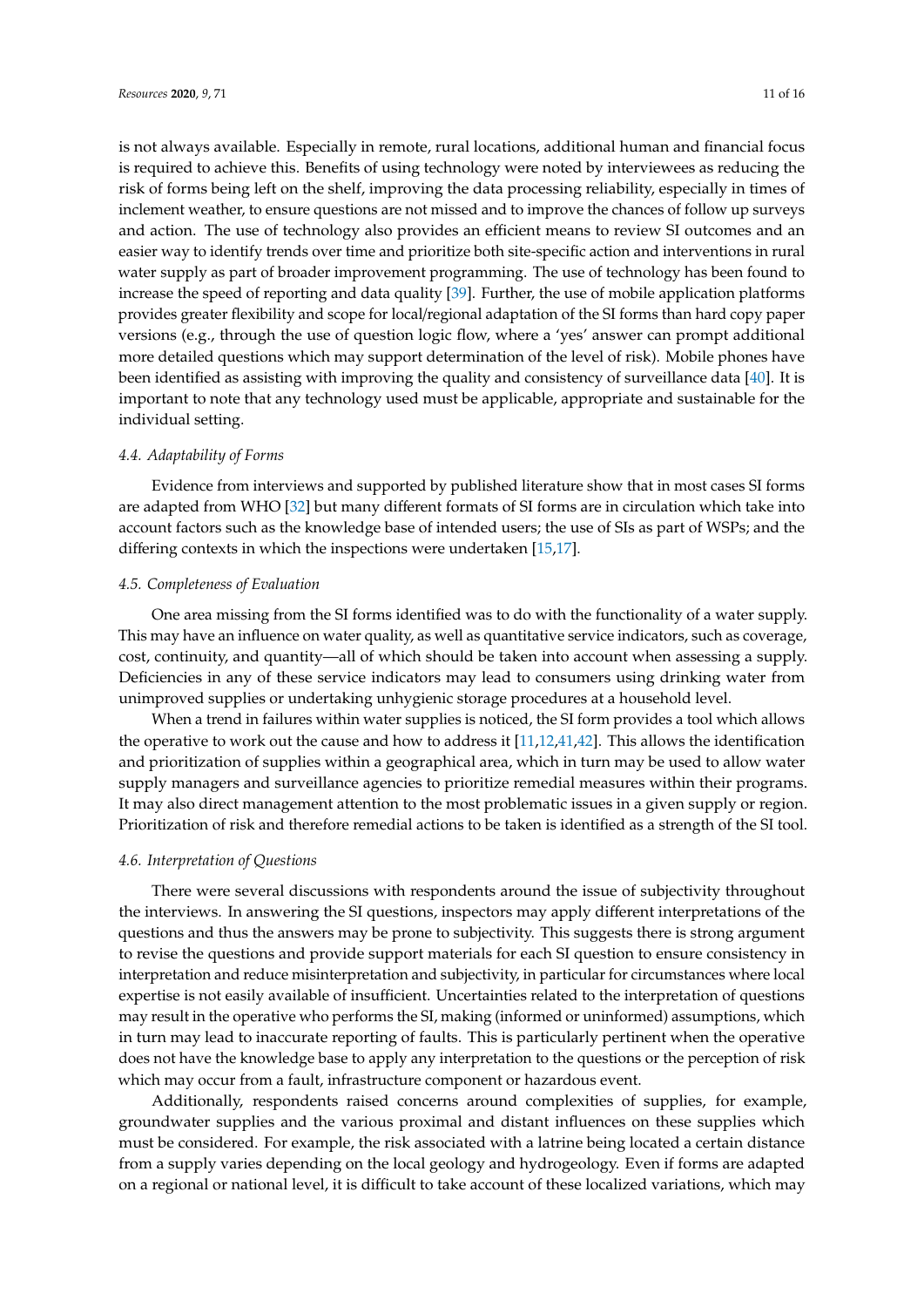result in the risk level outcome being higher or lower than it should be. Therefore, as noted by several respondents, SI forms should favour the use of people's experience and local knowledge over scientific validity in statements; however, this is then dependent on local knowledge being available and reliable. Solid explanatory notes should come with each SI question to minimise the risk of misinterpretation and subjectivity, in particular for circumstances where local expertise is not easily available or insufficient.

With regards to interpretation and perception of risk, challenges associated with interpretation of risk level, or the results from an individual SI form, was noted by the interviewees. Interpretation of risk can be highly dependent on the level of technical expertise of the assessor, as well as the clarity of the question and associated supporting documentation. Risk interpretation can therefore be inferred and be subjective depending on the level of experience or technical knowledge of a specific hazard or water supply.

# *4.7. Weighting of Risks*

Forms do not allow for the classification of the level of risk posed by each identified failure or problem that may introduce a hazard to the water supply. If the level of risk is not estimated, it is difficult to prioritize which issue to tackle first where human and financial resources are limited. Respondents discussed the need for risk levels to be identified, one noted the use of presence/absence indicators to reduce the subjectivity of risk.

Other respondents suggested the inclusion of the option to classify the risk level (e.g., assign low-, medium-, and high-risk) found for each individual SI form question (i.e., risk factor). This classification, however, would introduce an additional problem. Perception of risk can be highly variable between individuals. Risk perception is defined as a cognitive ability to determine the risk inherent in a situation, involving an accurate appraisal of the external situation and one's personal capacities [\[43\]](#page-15-0). Underestimating the risk in the context of drinking-water supply could lead to illness amongst consumers. Overestimating the risk can also have considerable consequences, possibly resulting in misallocation of scarce resources or consumers seeking an alternative water supply which may be further to access and of poorer quality.

A key issue with the SI form is that it is apparent that people estimate risk in very different ways. One study has concluded from another sector that amongst flight crews, low and medium risk events were overestimated [\[44\]](#page-15-1). Other studies concluded that risk perception differs as an effect of cultural, environmental, and governmental influences [\[45](#page-15-2)[,46\]](#page-15-3). In our own context, experience in conducting risk assessments, as well as using the water supply on a regular basis will likely influence the results.

In order to further support risk management of drinking-water supplies in general, quantitative tools for risk analysis are needed [\[47\]](#page-15-4). An important consideration is that although the level of risk can be rigid or fixed in a given context, it is the perception of the level of risk, acceptance, and an understanding of the resulting consequences that are subject to variation between individuals [\[48](#page-15-5)[,49\]](#page-15-6). Quantification of the risk facilitates, for example, comparison with other risks and acceptable levels of risk in absolute terms as well as quantitative estimations of the efficiency of risk-reduction options. Perception of risk could determine whether or not a successful and safe outcome will result for an intended action. In situations where there is a high-consequence, for example in the case of drinking-water becoming unsafe, failure in addressing a crucial factor has the potential to result in the large-scale illness.

Even among professionals, perception of risk may vary; yet a key feature of the SI is that it is intended to be used by lay persons where technical human and financial resources are lacking. If trained professionals are not producing consistent results then there is a real danger that lay persons are missing risks to the water supply, they are assessing, potentially exposing the users to health risks.

The introduction of risk ranking for each individual SI form question (or risk factor) would likely require corresponding technical guidance and training materials, including for example operational definitions and visual standards, to support consistent and objective risk ranking by trained inspectors in the field.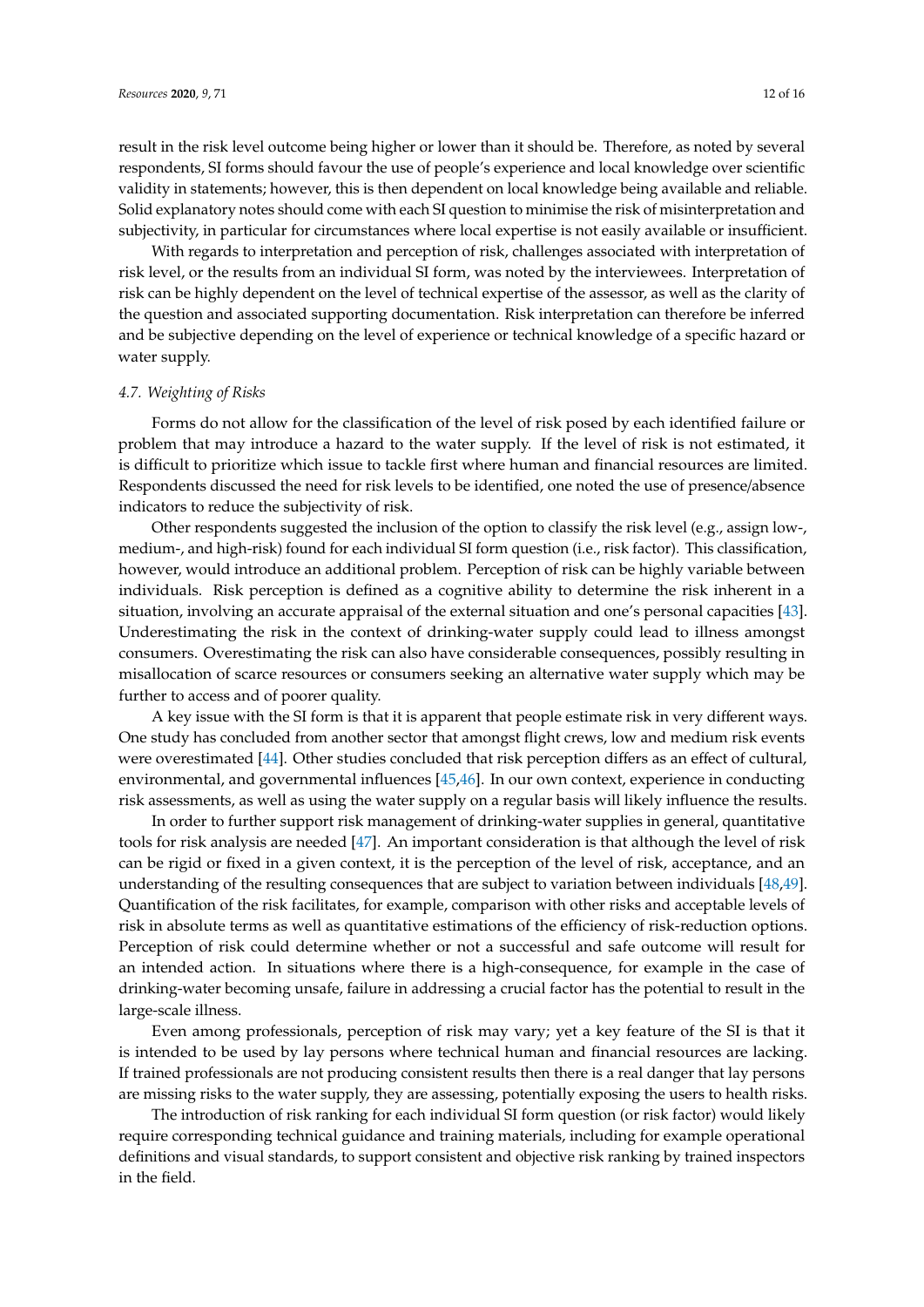## *4.8. Follow-Up Action and Continuous Review*

One of the key aims of SIs is to prompt action to improve water quality and protect human health. However, the lack of follow-up action in practice was highlighted by several interviewees. If the aim of SI is to improve water supplies, then this concerning assessment by interviewees must be addressed to understand the reasons behind why action is not being taken in response to the data. The interviews in this study were more focused on the forms themselves but a recommendation of the study is to strengthen the linkages between the SI results (i.e., data) and decision-making on necessary follow-up action and to provide practical guidance on appropriate follow-up actions that can be picked up by water supply operators and surveillance authorities to inform implementation of remedial interventions.

As noted previously, a certain degree of technical expertise is required in either the adaptation, completion or interpretation of the SI forms. While SI can be performed by people with limited resources or technical expertise, caution needs to be applied to ensure that important observations and potential hazards are not being missed, skewed or interpreted incorrectly. Incorrect completion of the form could lead to incorrect interpretation and therefore inappropriate remedial actions (and therefore wasted resources in resource-limited settings), deeming the whole process ineffective.

Appropriate training is an essential component of programs stipulating or promoting sanitary inspection. It may address understanding of SI questions, the use of forms in the field, interpretation of results, or how to adapt the form to local context, including how to translate forms from English into local language to ensure the original meaning of questions is conserved. Training must be adapted to the context in which SI forms are being used, targeting the right people at the right level (i.e., engaging the relevant stakeholders), offering follow-up and backstopping and capacitating trainers to further disseminate knowledge in local context. It should be noted that WHO publication [\[32\]](#page-14-6) has a diagram associated with the form for people with low literacy.

# **5. Conclusions**

The objective of the study was to identify the benefits and challenges of SI as a risk assessment and management tool. The results show that the process undoubtedly has several benefits provided that the inspections are conducted and interpreted correctly. The process is simple to use and adaptable. However, the study also highlighted some challenges. As one of the interviewees from academia pointed out, 'Safety requires that not only water is safe but that measures are in place to keep it safe'. The SI forms are currently being updated to make them more robust, reflect appropriate technologies alongside current best practice technical and management advice, and to better align with WSPs. This paper has highlighted some of the issues that need consideration in that process, alongside some that require further investigation. We recommend that questions are revised to ensure consistency in interpretation by inspectors. The provision of support materials for each question will aid this—in particular, targeted technical guidance for each SI question to facilitate effective and consistent completion of the sanitary inspection. Complementary information and advice on possible remedial action to address identified risk factors and on basic operations and maintenance would further promote appropriate follow-up action and strengthen the overall outcomes from the approach.

**Author Contributions:** Conceptualization, K.P.; methodology, R.K.; formal analysis, R.K. and J.H.; writing—original draft preparation, K.P.; writing—review and editing, R.K., J.H., O.S., R.M.M., and R.M. All authors have read and agreed to the published version of the manuscript.

**Funding:** This research was funded by the World Health Organization.

**Conflicts of Interest:** Oliver Schmoll is a staff member of the WHO Regional Office for Europe. Rory Moses McKeown is a WHO consultant. The authors alone are responsible for the views expressed in this publication and they do not necessarily represent the decision or stated policy of the World Health Organization.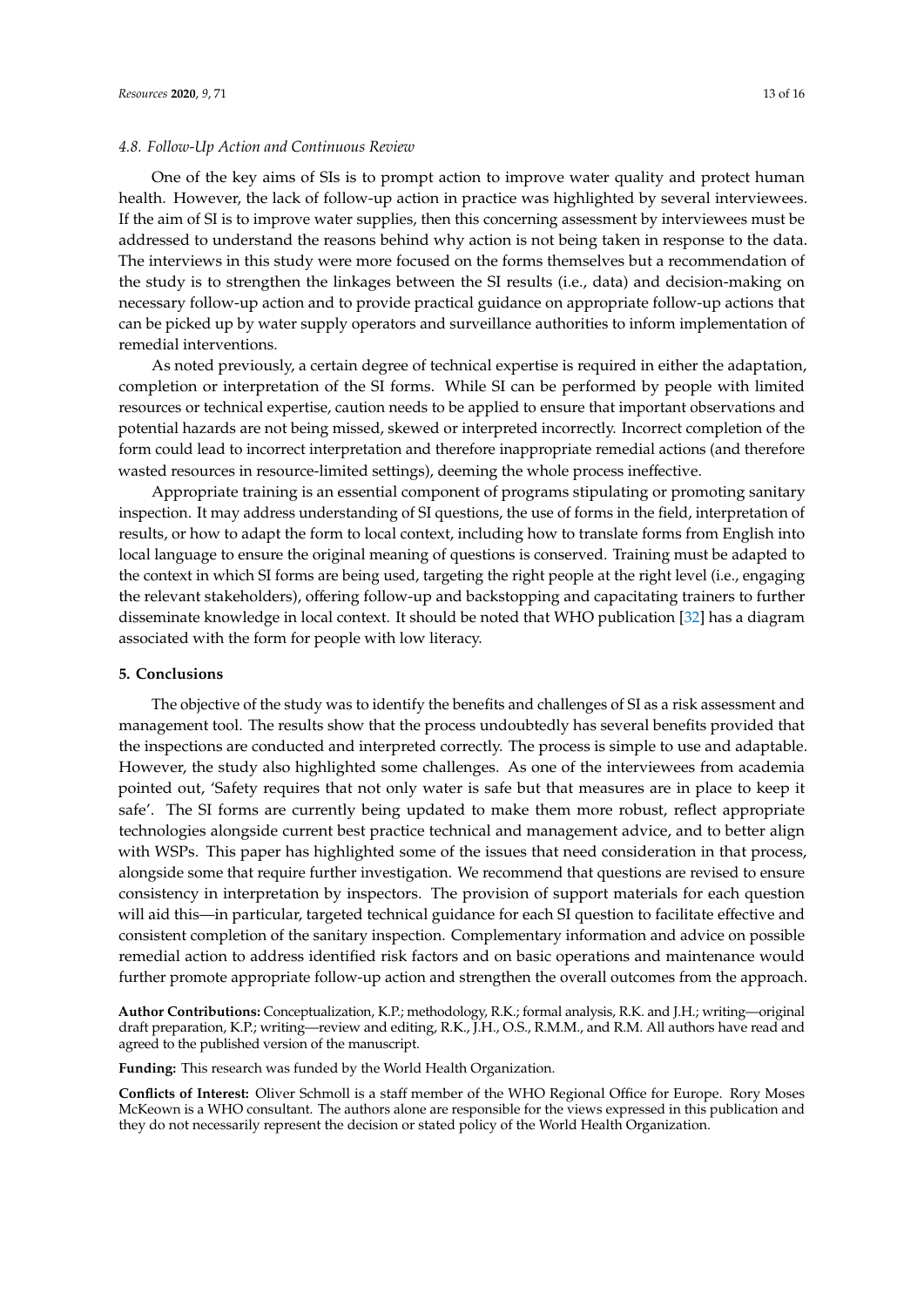# **References**

- <span id="page-13-0"></span>1. WHO. *Status of Small-Scale Water Supplies in the WHO European Region*; Rickert, B., Samwel, M., Shinee, E., Kozisek, F., Schmoll, O., Eds.; WHO Regional Office for Europe: Copenhagen, Denmark, 2016. Available online: http://www.euro.who.int/\_\_data/assets/pdf\_file/0012/320511/[Status-SSW-supplies-results-survey](http://www.euro.who.int/__data/assets/pdf_file/0012/320511/Status-SSW-supplies-results-survey-en.pdf?ua=1)[en.pdf?ua](http://www.euro.who.int/__data/assets/pdf_file/0012/320511/Status-SSW-supplies-results-survey-en.pdf?ua=1)=1 (accessed on 31 March 2020).
- <span id="page-13-1"></span>2. WHO. *Water Safety Planning for Small Community Water Supplies*; Word Health Organization: Geneva, Switzerland, 2012. Available online: https://www.who.int/[water\\_sanitation\\_health](https://www.who.int/water_sanitation_health/publications/small-comm-water_supplies/en/)/publications/small[comm-water\\_supplies](https://www.who.int/water_sanitation_health/publications/small-comm-water_supplies/en/)/en/ (accessed on 31 March 2020).
- <span id="page-13-2"></span>3. Gunnarsdottir, M.J.; Persson, K.M.; Andradóttir, H.; Gardarsson, S.M. Status of small water supplies in the Nordic countries: Characteristics, water quality and challenges. *Int. J. Hyg. Environ. Health* **2017**, *220*, 1309–1317. [\[CrossRef\]](http://dx.doi.org/10.1016/j.ijheh.2017.08.006)
- <span id="page-13-3"></span>4. European Union. Framework for Action for the Management of Small Drinking Water Supplies. Available online: https://ec.europa.eu/environment/water/water-drink/pdf/[Small%20drinking%20water%20supplies.](https://ec.europa.eu/environment/water/water-drink/pdf/Small%20drinking%20water%20supplies.pdf) [pdf](https://ec.europa.eu/environment/water/water-drink/pdf/Small%20drinking%20water%20supplies.pdf) (accessed on 5 March 2020).
- <span id="page-13-4"></span>5. Hunter, P.R.; Macdonald, A.; Carter, R.C. Water Supply and Health. *PLoS Med.* **2010**, *7*, e1000361. [\[CrossRef\]](http://dx.doi.org/10.1371/journal.pmed.1000361)
- <span id="page-13-5"></span>6. WHO. *Strengthening Drinking-Water Surveillance Using Risk-Based Approaches*; WHO Regional Office for Europe: Copenhagen, Denmark, 2019.
- <span id="page-13-6"></span>7. WHO. *Guidelines for Drinking-Water Quality*, 4th ed.; World Health Organization: Geneva, Switzerland, 2011. Available online: https://www.who.int/[water\\_sanitation\\_health](https://www.who.int/water_sanitation_health/publications/2011/dwq_guidelines/en/)/publications/2011/dwq\_guidelines/en/ (accessed on 5 March 2020).
- <span id="page-13-7"></span>8. WHO; OECD. *Assessing Microbiological Safety of Drinking Water: Improving Approaches and Methods*; Dufour, A., Snozzi, M., Koster, W., Bartram, J., Ronchi, E., Fewtrell, L., Eds.; IWA: Bavaria, Germany, 2003. Available online: https://www.who.int/[water\\_sanitation\\_health](https://www.who.int/water_sanitation_health/dwq/9241546301full.pdf?ua=1)/dwq/9241546301full.pdf?ua=1 (accessed on 5 March 2020).
- <span id="page-13-8"></span>9. WHO. *Water Quality Guidelines, Standards and Health: Assessment of Risk and Risk Management for Water-Related Infectious Disease*; Fewtrell, L., Bartram, J., Eds.; World Health Organization and IWA: London, UK, 2001.
- <span id="page-13-9"></span>10. Crocker, J.; Bartram, J. Comparison and Cost Analysis of Drinking Water Quality Monitoring Requirements versus Practice in Seven Developing Countries. *Int. J. Environ. Res. Public Health* **2014**, *11*, 7333–7346. [\[CrossRef\]](http://dx.doi.org/10.3390/ijerph110707333) [\[PubMed\]](http://www.ncbi.nlm.nih.gov/pubmed/25046632)
- <span id="page-13-10"></span>11. Lloyd, B.J.; Bartram, J. Surveillance Solutions to Microbiological Problems in Water Quality Control in Developing Countries. *Water Sci. Technol.* **1991**, *24*, 61–75. [\[CrossRef\]](http://dx.doi.org/10.2166/wst.1991.0031)
- <span id="page-13-11"></span>12. Barthiban, S.; Lloyd, B.J. Validity of the application of open dug well sanitary survey methodology in the development of a water safety plan in the Maldives islands. In *Management of Natural Resources, Sustainable Development and Ecological Hazards III*; Brebbia, C.A., Zubir, S.S., Eds.; Ashurst, Wit Press: London, UK, 2012; pp. 369–380.
- <span id="page-13-12"></span>13. Bridges, D.; Bosetti, T. Establishing a base camp assessment program for a forward operating base. *U.S. Army Med Dep. J.* **2009**, 76–80. Available online: http://[stimson.contentdm.oclc.org](http://stimson.contentdm.oclc.org/cdm/ref/collection/p15290coll3/id/1084)/cdm/ref/collection/p15290coll3/ id/[1084](http://stimson.contentdm.oclc.org/cdm/ref/collection/p15290coll3/id/1084) (accessed on 3 June 2020).
- <span id="page-13-13"></span>14. Davraz, A.; Varol, S.Microbiological risk assessment and sanitary inspection survey of Tefenni (Burdur/Turkey) region. *Environ. Earth Sci.* **2011**, *66*, 1213–1223. [\[CrossRef\]](http://dx.doi.org/10.1007/s12665-011-1332-1)
- <span id="page-13-14"></span>15. Godfrey, S.; Labhasetwar, P.; Swami, A.; Wate, S.; Parihar, G.; Dwivedi, H. Water safety plans for greywater in tribal schools, India. *Waterlines* **2007**, *25*, 8–10. [\[CrossRef\]](http://dx.doi.org/10.3362/0262-8104.2007.003)
- <span id="page-13-15"></span>16. Howard, G. Water safety plans for small systems: A model for applying HACCP concepts for cost-effective monitoring in developing countries. *Water Sci. Technol.* **2003**, *47*, 215–220. [\[CrossRef\]](http://dx.doi.org/10.2166/wst.2003.0198)
- <span id="page-13-16"></span>17. Howard, G.; Pedley, S.; Barrett, M.; Nalubega, M.; Johal, K. Risk factors contributing to microbiological contamination of shallow groundwater in Kampala, Uganda. *Water Res.* **2003**, *37*, 3421–3429. [\[CrossRef\]](http://dx.doi.org/10.1016/S0043-1354(03)00235-5)
- 18. Bodoczi, A. Estimation data on the faecal pollution of Aries river. *AACL Int. J. Bioflux Soc.* **2009**, 2, 271–274.
- 19. Parker, A.; Youlten, R.; Dillon, M.; Nussbaumer, T.; Carter, R.C.; Tyrrel, S.; Webster, J. An assessment of microbiological water quality of six water source categories in north-east Uganda. *J. Water Health* **2010**, *8*, 550–560. [\[CrossRef\]](http://dx.doi.org/10.2166/wh.2010.128) [\[PubMed\]](http://www.ncbi.nlm.nih.gov/pubmed/20375484)
- 20. Usha, S.; Rakesh, P.S.; Subhagan, S.; Shaji, M.; Salila, K. A study on contamination risks of wells from Kollam district, southern India. *J. Water Sanit. Hyg. Dev.* **2014**, *4*, 727–732. [\[CrossRef\]](http://dx.doi.org/10.2166/washdev.2014.151)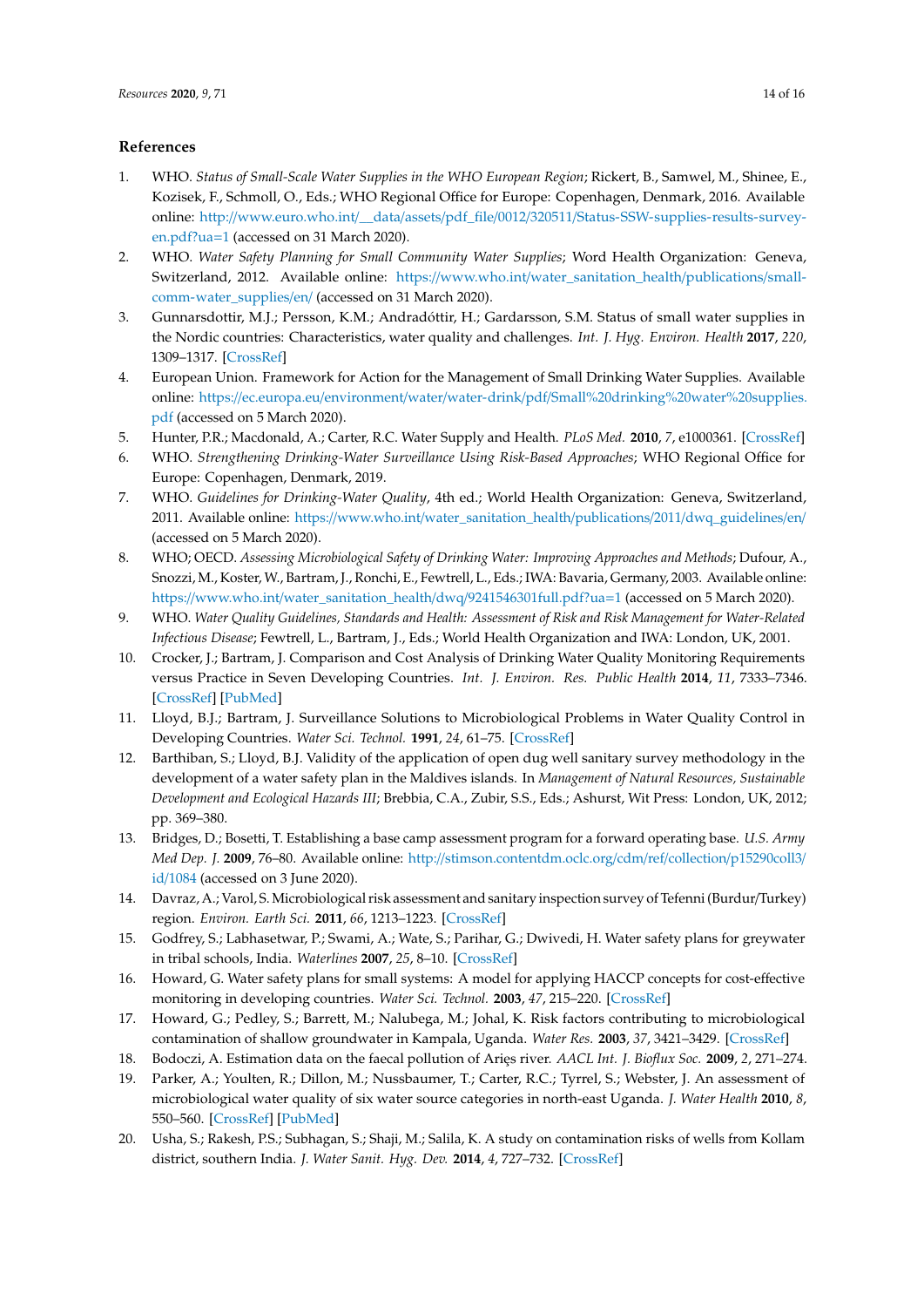- 21. John, V.; Jain, P.; Rahate, M.; Labhasetwar, P. Assessment of deterioration in water quality from source to household storage in semi-urban settings of developing countries. *Environ. Monit. Assess.* **2013**, *186*, 725–734. [\[CrossRef\]](http://dx.doi.org/10.1007/s10661-013-3412-z) [\[PubMed\]](http://www.ncbi.nlm.nih.gov/pubmed/24048880)
- 22. Kaposztasova, D.; Vranayova, Z.; Markovic, G.; Purcz, P. Rainwater Harvesting, Risk Assessment and Utilization in Kosice-city, Slovakia. *Procedia Eng.* **2014**, *89*, 1500–1506. [\[CrossRef\]](http://dx.doi.org/10.1016/j.proeng.2014.11.439)
- 23. Lardner, D.A.; Meyland, S.; Jung, M.K.; Passafaro, M.D. A collaborative investigation of health impact and water quality improvement in Oworobong, Ghana. *Water Pollut.* **2014**, *1*, 75–86. [\[CrossRef\]](http://dx.doi.org/10.2495/wp140071)
- 24. Kohlitz, J.; Smith, M.D. Water quality management for domestic rainwater harvesting systems in Fiji. *Water Supply* **2014**, *15*, 134–141. [\[CrossRef\]](http://dx.doi.org/10.2166/ws.2014.093)
- 25. Luby, S.; Gupta, S.; Sheikh, M.; Johnston, R.; Ram, P.; Islam, M. Tubewell water quality and predictors of contamination in three flood-prone areas in Bangladesh. *J. Appl. Microbiol.* **2008**, *105*, 1002–1008. [\[CrossRef\]](http://dx.doi.org/10.1111/j.1365-2672.2008.03826.x) [\[PubMed\]](http://www.ncbi.nlm.nih.gov/pubmed/18422953)
- <span id="page-14-0"></span>26. Ferretti, E.; Bonadonna, L.; Lucentini, L.; Della Libera, S.; Semproni, M.; Ottaviani, M. A case study of sanitary survey on community drinking water supplies after a severe (post-Tsunami) flooding event. *Ann. Ist. Super. Sanit.* **2010**, *46*, 236–241.
- <span id="page-14-1"></span>27. Deepthi, R.; Sandeep, S.R.; Rajini, M.; Rajeshwari, H.; Shetty, A. Cholera outbreak in a village in south India–Timely action saved lives. *J. Infect. Public Health* **2013**, *6*, 35–40. [\[CrossRef\]](http://dx.doi.org/10.1016/j.jiph.2012.05.003)
- <span id="page-14-2"></span>28. Dhadwal, B.; Shetty, R. Epidemiological Investigation of a Typhoid Outbreak. *Med. J. Armed Forces India* **2011**, *64*, 241–242. [\[CrossRef\]](http://dx.doi.org/10.1016/S0377-1237(08)80103-7)
- <span id="page-14-3"></span>29. Hasan, T.J.; Hicking, A.; David, J. Empowering rural communities: Simple Water Safety Plans. *Water Supply* **2011**, *11*, 309–317. [\[CrossRef\]](http://dx.doi.org/10.2166/ws.2011.051)
- <span id="page-14-4"></span>30. Heyvaert, V. Facing the Consequences of the Precautionary Principle in European Community Law. *Eur. Law Rev.* **2006**, *31*, 185.
- <span id="page-14-5"></span>31. Black, J. The Role of Risk in Regulatory Processes. In *The Oxford Handbook of Regulation*; Oxford University Press: New York, NY, USA, 2010; pp. 301–348.
- <span id="page-14-6"></span>32. WHO. *Guidelines for Drinking-Water Quality*, 2nd ed.; WHO: Geneva, Switzerland, 1996; Volume 3-Surveillance and Control of Community Supplies. Available online: https://www.who.int/[water\\_sanitation\\_health](https://www.who.int/water_sanitation_health/publications/small-water-supplies guidelines/en/)/ publications/[small-water-suppliesguidelines](https://www.who.int/water_sanitation_health/publications/small-water-supplies guidelines/en/)/en/ (accessed on 5 March 2020).
- <span id="page-14-7"></span>33. Mahmud, S.G.; Shamsuddin, S.A.J.; Ahmed, M.F.; Davison, A.; Deere, D.; Howard, G. Development and implementation of water safety plans for small water supplies in Bangladesh: Benefits and lessons learned. *J. Water Heath* **2007**, *5*, 585–597. [\[CrossRef\]](http://dx.doi.org/10.2166/wh.2007.045) [\[PubMed\]](http://www.ncbi.nlm.nih.gov/pubmed/17878569)
- <span id="page-14-8"></span>34. Braun, V.; Clarke, V. Using thematic analysis in psychology. *Qual. Res. Psychol.* **2006**, *3*, 77–101. [\[CrossRef\]](http://dx.doi.org/10.1191/1478088706qp063oa)
- <span id="page-14-9"></span>35. Haruna, R.; Ejobi, F.; Kabagambe, E.K. The quality of water from protected springs in Katwe and Kisenyi parishes, Kampala city, Uganda. *Afr. Health Sci.* **2005**, *5*, 14–20.
- <span id="page-14-10"></span>36. Misati, A.; Ogendi, G.; Peletz, R.; Khush, R.; Kumpel, E. Can Sanitary Surveys Replace Water Quality Testing? Evidence from Kisii, Kenya. *Int. J. Environ. Res. Public Health* **2017**, *14*, 152. [\[CrossRef\]](http://dx.doi.org/10.3390/ijerph14020152)
- <span id="page-14-11"></span>37. Kelly, E.R.; Cronk, R.; Kumpel, E.; Howard, G.; Bartram, J. How we assess water safety: A critical review of sanitary inspection and water quality analysis. *Sci. Total Environ.* **2020**, *718*, 137237. [\[CrossRef\]](http://dx.doi.org/10.1016/j.scitotenv.2020.137237)
- <span id="page-14-12"></span>38. WHO. *Water Safety Plan: A Field Guide to Improving Drinking-Water Safety in Small Communities*; Bettina, R., Oliver, S., Angella, R., Eva, B., Eds.; World Health Organization: Geneva, Switzerland, 2014. Available online: http://www.euro.who.int/\_\_data/assets/pdf\_file/0004/243787/[Water-safety-plan-Eng.pdf?ua](http://www.euro.who.int/__data/assets/pdf_file/0004/243787/Water-safety-plan-Eng.pdf?ua=1)=1 (accessed on 7 March 2020).
- <span id="page-14-13"></span>39. Beauvais, J. Modernizing Our Country's Drinking Water Monitoring Data Water Online. Available online: https://www.wateronline.com/doc/[modernizing-our-country-s-drinking-water-monitoring-data-0001](https://www.wateronline.com/doc/modernizing-our-country-s-drinking-water-monitoring-data-0001) (accessed on 4 June 2020).
- <span id="page-14-14"></span>40. Kumpel, E.; Peletz, R.; Bonham, M.; Fay, A.; Cock-Esteb, A.; Khush, R. When Are Mobile Phones Useful for Water Quality Data Collection? An Analysis of Data Flows and ICT Applications among Regulated Monitoring Institutions in Sub-Saharan Africa. *Int. J. Environ. Res. Public Health* **2015**, *12*, 10846–10860. [\[CrossRef\]](http://dx.doi.org/10.3390/ijerph120910846)
- <span id="page-14-15"></span>41. Lloyd, B.; Suyati, S. A pilot rural water surveillance project in Indonesia. *Waterlines* **1989**, *7*, 10–13. [\[CrossRef\]](http://dx.doi.org/10.3362/0262-8104.1989.004)
- <span id="page-14-16"></span>42. Lloyd, B.; Helmer, R. *Surveillance of Drinking Water Quality in Rural Areas*; Longman Scientific and Technical: Harlow, UK, 1991.